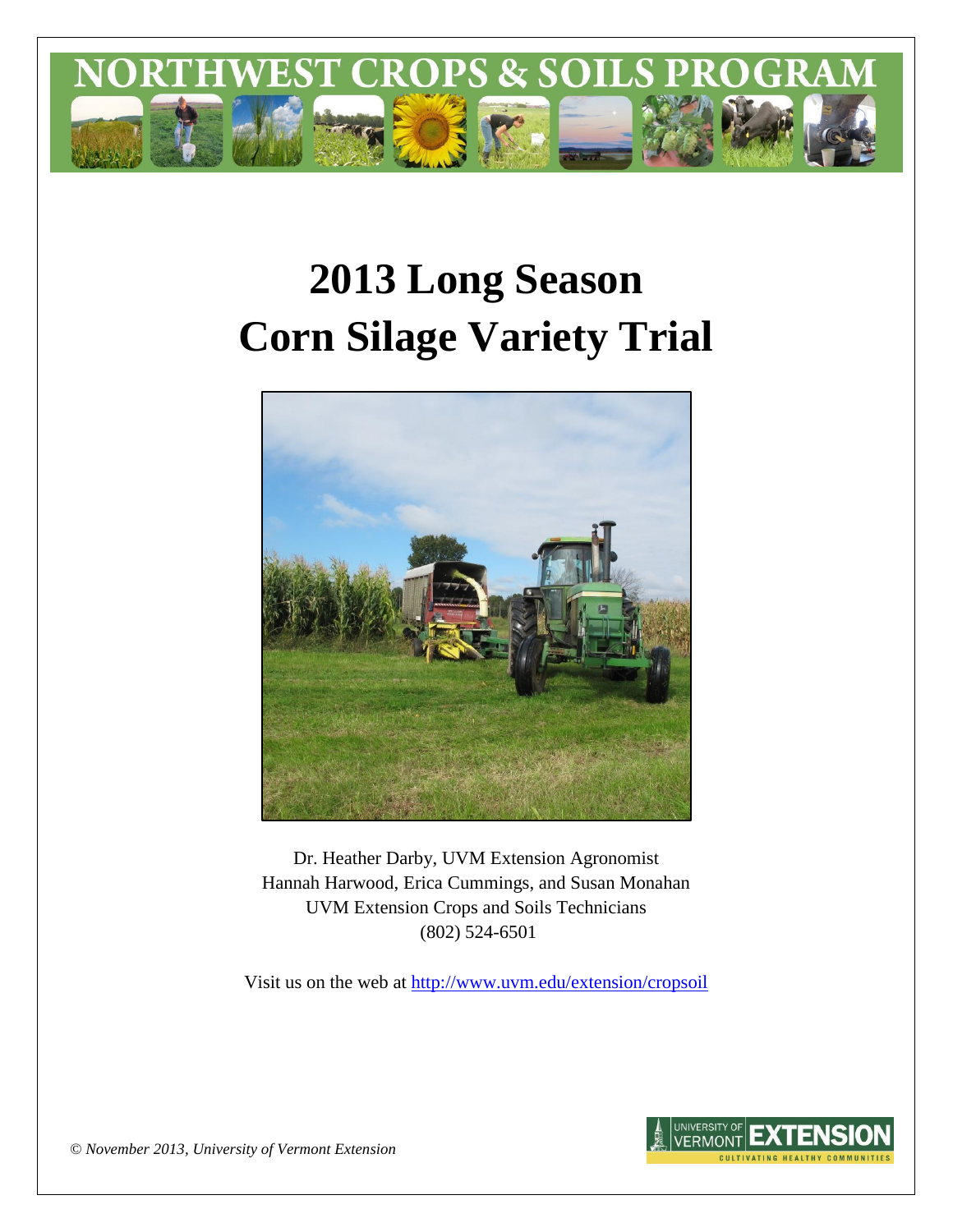### **2013 LONG SEASON SILAGE CORN VARIETY TRIAL Dr. Heather Darby, University of Vermont Extension [heather.darby\[at\]uvm.edu](mailto:heather.darby@uvm.edu?subject=2013%20Long%20Season%20Corn%20Report)**

In 2013, the University of Vermont Northwest Extension Crops and Soils Team evaluated yield and quality of long season corn silage varieties at Borderview Research Farm in Alburgh, VT. Long season corn can be difficult to grow in Vermont, due to the climate's restricted Growing Degree Days (GDDs). In addition, wet springs are becoming more common, delaying corn planting later into the season. However, on many farms, long season corn can produce higher yields and quality than many short-season varieties. The test site was at Borderview Research Farm in Alburgh, VT, which has what is considered one of the longest growing seasons in Vermont (2,259 GDDs in 2013). In this year's trial, 24 varieties were evaluated from six different seed companies. While the information presented can begin to describe the yield and quality performance of these long season corn silage varieties in this region, it is important to note that the data represent results from only one season and one location. Compare other hybrid performance data before making varietal selections.

## **MATERIALS AND METHODS**

Several seed companies submitted varieties for evaluation (Table 1). The plot design was a randomized complete block with three replications. Treatments were 24 long season corn varieties. These varieties, ranging in relative maturity (RM) from 96-113 days, were evaluated for yield and quality. Relative maturity and varietal characteristics were provided by the company (Table 2).

| <b>Dekalb</b>  | <b>Mycogen</b>   | <b>Seedway</b><br><b>Pioneer</b> |                  | <b>Wolf River</b> | <b>T.A. Seeds</b> |  |
|----------------|------------------|----------------------------------|------------------|-------------------|-------------------|--|
| Klaus Busch    | Claude Fortin    | Bourdeau Bros.                   | Ed Schillawski   | Marcel Moreau     | Cory Chelko       |  |
| Knox, NY       | Highgate, VT     | Sheldon, VT                      | Shoreham, VT     | Swanton, VT       | Jersey Shore, PA  |  |
| (518) 320-2462 | $(802)$ 363-2803 | $(802)$ 933-2277                 | $(802)$ 897-2281 | $(802)$ 309-4674  | $(866)$ 813-7333  |  |

#### **Table 1. Participating companies and local contact information.**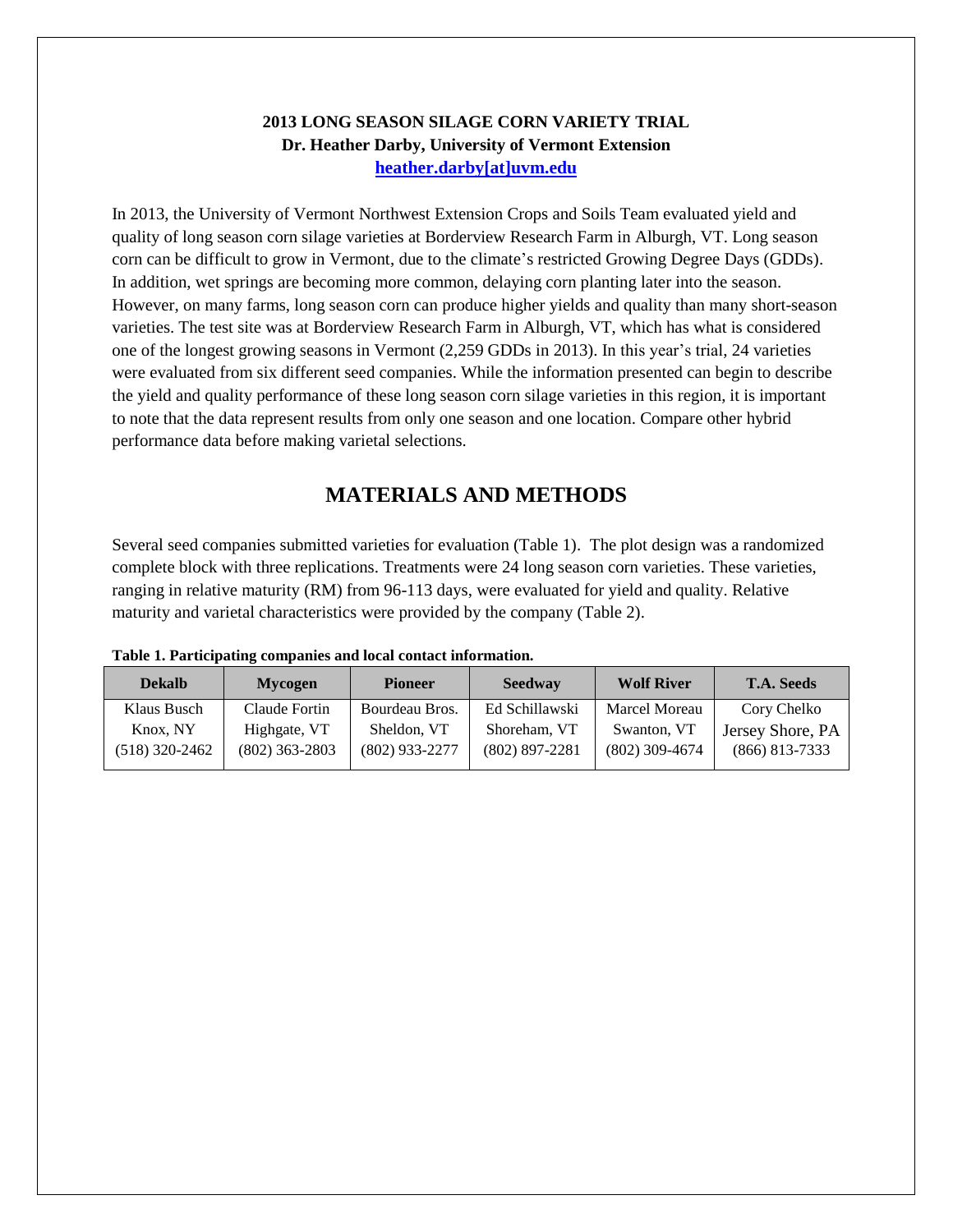| Variety            | Company           | Relative<br>maturity | <b>Traits</b>                          |
|--------------------|-------------------|----------------------|----------------------------------------|
|                    |                   |                      |                                        |
| 2396FL             | <b>Wolf River</b> | 96                   | <b>LFY</b>                             |
| 2702L              | <b>Wolf River</b> | 102                  | <b>LFY</b>                             |
| 2K595              | Mycogen           | 105                  | Refuge Advanced / SSX / LL / RR2 / IRM |
| DKC49-29           | Dekalb            | 99                   | Genuity / SSX / RIB Complete           |
| <b>DKC52-30</b>    | Dekalb            | 102                  | <b>SSX</b>                             |
| <b>DKC57-92</b>    | Dekalb            | 107                  | <b>SSX</b>                             |
| F2F488             | Mycogen           | 99                   | HXT / LL / RR2                         |
| F <sub>2F665</sub> | Mycogen           | 109                  | HXT / LL / RR2                         |
| P0216AM            | Pioneer           | 107                  | AM1 / LL / RR2                         |
| P0533AM1           | Pioneer           | 98                   | AM1 / LL / RR2                         |
| SW4204LVRR         | Seedway           | 102                  | CruiserMaxx / LFY / LFYRR              |
| SW5501L            | Seedway           | 105                  | <b>LFY</b>                             |
| <b>SW6604LRR</b>   | Seedway           | 109                  | LL / RR                                |
| TA108-18           | <b>TA Seeds</b>   | 108                  | Agrisure GT                            |
| TA477-31           | <b>TA Seeds</b>   | 97                   | Agrisure Viptera 3111                  |
| TA-533-31          | TA Seeds          | 103                  | Agrisure GT / Viptera 3111             |
| TA550-20ND         | TA Seeds          | 105                  | Agrisure 3000GT                        |
| <b>TA557-00F</b>   | TA Seeds          | 105                  | <b>LFY</b>                             |
| <b>TMF2H699</b>    | Mycogen           | 110                  | SSX / LL / RR2                         |
| <b>TMF2L538</b>    | Mycogen           | 101                  | SSX / LL / RR2                         |
| <b>TMF2Q413</b>    | Mycogen           | 96                   | Herculex / LL / RR                     |
| <b>TMF2R447</b>    | Mycogen           | 98                   | SSX / LL / RR2                         |
| <b>TMF2W727</b>    | Mycogen           | 113                  | HXT / LL / RR2                         |
| X12403GM           | Mycogen           | 100                  | CruiserMaxx                            |

| Table 2. Long season silage corn varieties evaluated in Alburgh, VT. |  |  |
|----------------------------------------------------------------------|--|--|
|                                                                      |  |  |

Agrisure 3000GT – Agrisure® 3000GT provides hybrids with excellent tolerance to in-season applications of glyphosate and glufosinate herbicides and protects against corn borer and corn rootworm.

Agrisure GT - Agrisure® GT corn provides tolerance to in-crop applications of a broad range of glyphosate-based herbicides. Agrisure Viptera – The Agrisure Viptera® 3111 trait stack controls 14 above- and below-ground insects with a choice of either glyphosate or glufosinate applications.

AM1- Optimum® AcreMax® provides an insect control solution allowing growers to simplify and reduce their corn rootworm refuge by placing refuge in a bag (RIB).

CruiserMaxx – Resistant to the pesticide CruiserMaxx™ (thiamethoxam, azoxystrobin, fludioxonil, mefenoxam).

Genuity - Genuity® corn products are protected from a broad range of above and below-ground insect pests of corn, including European corn borer, fall armyworm, corn earworm, Northern corn rootworm, Western corn rootworm, and black cutworm.

HXT – Herculex Xtra® provides season-long control of a variety of pests, including European corn borer, Western bean cutworm, corn rootworm, and black cutworm.

IRM –Insect Resistance Management strategies are used to delay or prevent the onset of insect resistance to controls such as *Bt* proteins. LFY – Conventional, leafy (forage trait).

Refuge Advanced - Dow AgroSciences Refuge Advanced® hybrids deliver the required insect refuge hybrid incorporated in the bag.

SSX – SmartStax corn provides a broad spectrum of insect control, using multiple modes of action, as well as glyphosate herbicide (Roundup Ready®, Touchdown®) and glufosinate-ammonium (LibertyLink®) tolerance.

LFYRR – Leafy, with pesticide tolerance for glyphosate systems.

LL – Glufosinate-ammonium herbicide (LibertyLink®) tolerant.

RIB – RIB Complete® (Refuge In a Bag) means that refuge seed is blended into each bag of insect-protected corn seed.

RR – Roundup Ready corn is glyphosate herbicide (Roundup®) tolerant.

RR2 – Roundup Ready 2 corn is glyphosate herbicide (Roundup®, Touchdown®) tolerant.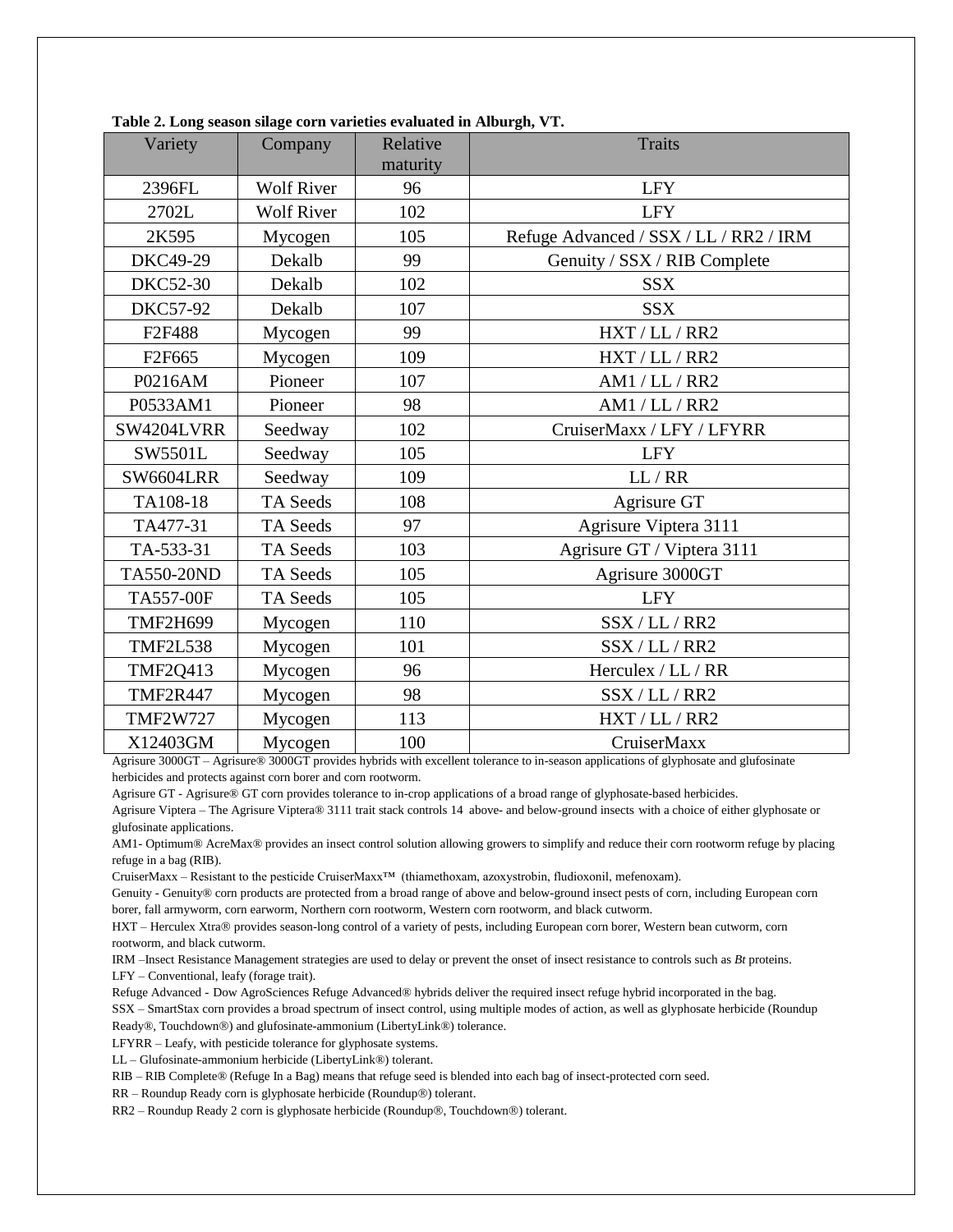The soil type at the Alburgh location was a Benson rocky silt loam (Table 3). The seedbed was fall chisel plowed and spring disked followed by spike tooth harrow. The previous crop was silage corn. Starter fertilizer (10-20-20) was applied at a rate of 200 lbs per acre. Plots were 30 feet x 5 feet and replicated 3 times.. They were planted with a John Deere 1750 planter on 9-May. The seeding rate was 34,000 seeds per acre. An herbicide mix of Lumax® (S-metolachlor, atrazine, and mesotrione) at 3 quarts per acre and Accent® (nicosulfuron) was sprayed, post-emergence, on 6-Jun. On 1-Oct, the corn was harvested with a John Deere 2-row chopper, and forage was weighed in a wagon fitted with scales. Dry matter yields were calculated and then yields were adjusted to 35% dry matter.

| <b>Location</b>                         | <b>Borderview Research Farm - Alburgh, VT</b>                         |  |  |  |  |  |
|-----------------------------------------|-----------------------------------------------------------------------|--|--|--|--|--|
| Soil type                               | Benson rocky silt loam                                                |  |  |  |  |  |
| <b>Previous crop</b>                    | Silage corn                                                           |  |  |  |  |  |
| <b>Tillage operations</b>               | Fall chisel plow, disk and spike tooth harrow                         |  |  |  |  |  |
| Seeding rate (viable seeds $ac^{-1}$ )  | 34,000                                                                |  |  |  |  |  |
| <b>Planting equipment</b>               | John Deere 1750 corn planter                                          |  |  |  |  |  |
| <b>Treatments (varieties)</b>           | 24                                                                    |  |  |  |  |  |
| <b>Replications</b>                     | 3                                                                     |  |  |  |  |  |
| <b>Row width (in.)</b>                  | 30                                                                    |  |  |  |  |  |
| <b>Plot size (ft)</b>                   | $5' \times 30'$                                                       |  |  |  |  |  |
| <b>Planting date</b>                    | $9-May$                                                               |  |  |  |  |  |
| Starter fertilizer (at planting)        | 200 lbs $ac^{-1}$ 10-20-20                                            |  |  |  |  |  |
| <b>Weed control</b>                     | 3 qt ac <sup>-1</sup> Lumax®, 0.33 oz ac <sup>-1</sup> Accent®, 6-Jun |  |  |  |  |  |
| <b>Additional fertilizer (topdress)</b> | 200 lbs $ac^{-1}$ urea (46-0-0), 20-Jun                               |  |  |  |  |  |
| <b>Harvest dates</b>                    | 1-Oct                                                                 |  |  |  |  |  |

| Table 3. Long season corn variety trial specifics, Alburgh, VT, 2013. |  |  |  |  |  |  |  |
|-----------------------------------------------------------------------|--|--|--|--|--|--|--|
|-----------------------------------------------------------------------|--|--|--|--|--|--|--|

An approximate 2-lb. subsample of the harvested material was collected, dried, ground, and then analyzed at the University of Vermont's Testing Laboratory, Burlington, VT, for quality analysis. Dry matter yields were calculated and then adjusted to 35% dry matter.

Silage quality was analyzed using the FOSS NIRS (near infrared reflectance spectroscopy) DS2500 Feed and Forage analyzer. Dried and coarsely-ground plot samples were brought to the lab where they were reground using a cyclone sample mill (1mm screen) from the UDY Corporation. The samples were then analyzed using the FOSS NIRS DS2500 for crude protein (CP), acid detergent fiber (ADF), neutral detergent fiber (NDF), 30-hour digestible NDF (NDFD), starch, nonstructural carbohydrates (NSC), and total digestible nutrients (TDN).

Mixtures of true proteins, composed of amino acids, and non-protein nitrogen make up the CP content of forages. The CP content of forages is determined by measuring the amount of nitrogen and multiplying by 6.25. The bulky characteristics of forage come from fiber. Forage feeding values are negatively associated with fiber since the less digestible portions of plants are contained in the fiber fraction. The detergent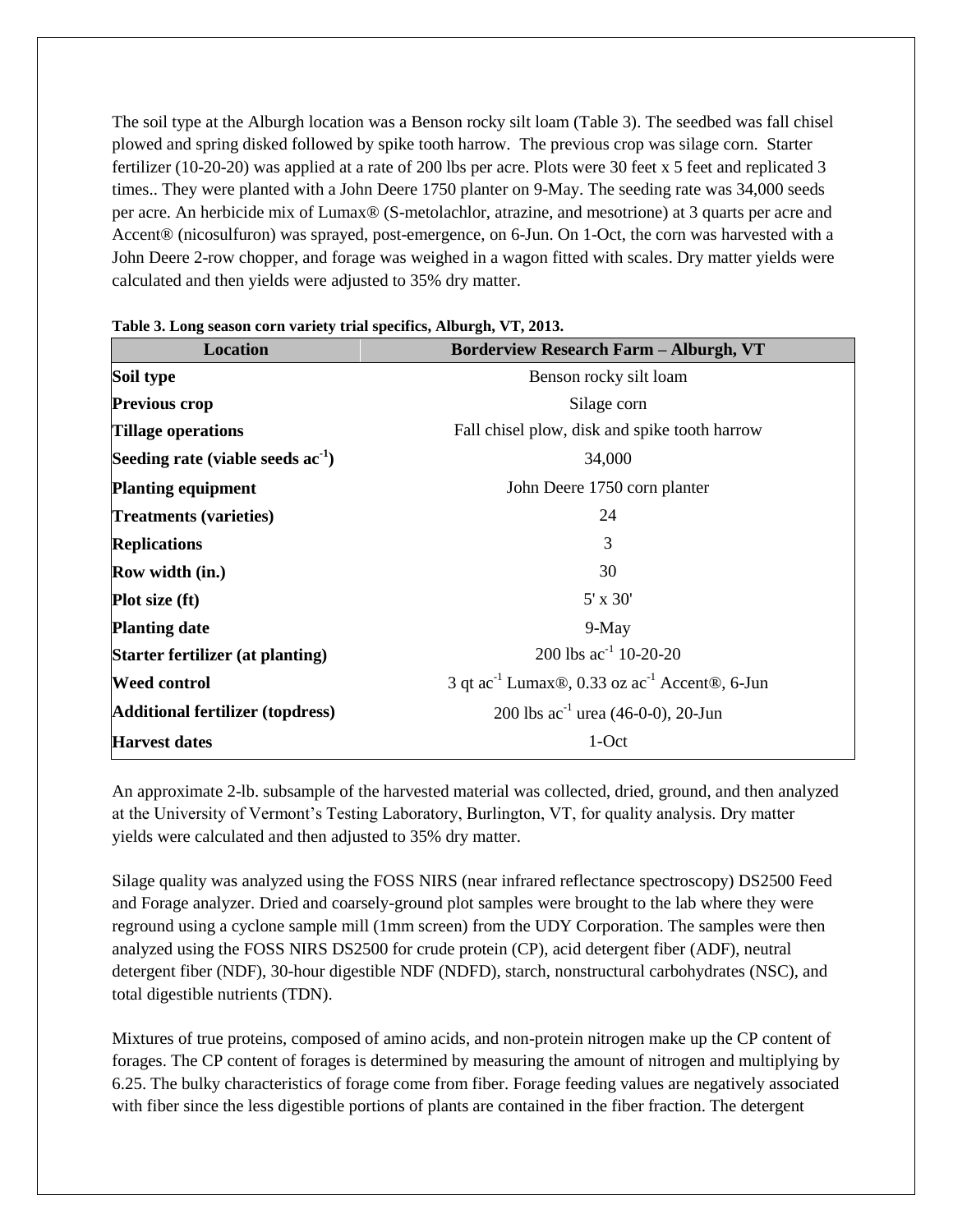fiber analysis system separates forages into two parts: cell contents, which include sugars, starches, proteins, non-protein nitrogen, fats and other highly digestible compounds; and the less digestible components found in the fiber fraction. The total fiber content of forage is contained in the neutral detergent fiber (NDF). Chemically, this fraction includes cellulose, hemicellulose, and lignin. Because of these chemical components and their association with the bulkiness of feeds, NDF is closely related to feed intake and rumen fill in cows. Recently, forage testing laboratories have begun to evaluate forages for NDF digestibility (NDFD). Evaluation of forages and other feedstuffs for NDFD is being conducted to aid prediction of feed energy content and animal performance. Research has demonstrated that lactating dairy cows will eat more dry matter and produce more milk when fed forages with optimum NDFD. Forages with increased NDFD will result in higher energy values and, perhaps more importantly, increased forage intakes. Forage NDFD can range from 20 – 80% NDF.

Net energy for lactation  $(NE_L)$  is calculated based on concentrations of NDF and ADF.  $NE_L$  can be used as a tool to determine the quality of a ration, but should not be considered the sole indicator of the quality of a feed, as NE<sup>L</sup> is affected by the quantity of a cow's dry matter intake, the speed at which her ration is consumed, the contents of the ration, feeding practices, the level of her production, and many other factors. Starch can also have an effect on  $NE<sub>L</sub>$ , where the greater the starch content, the higher the  $NE<sub>L</sub>$ (measured in Mcal per pound of silage), up to a certain point. High grain corn silage can have average starch values exceeding 40%, although levels greater than 30% are not considered to affect energy content, and might in fact have a negative impact on digestion. Starch levels vary from field to field, depending on growing conditions and variety.

The silage performance indices of milk per acre and milk per ton were calculated using a model derived from the spreadsheet entitled "MILK2006," developed by researchers at the University of Wisconsin. Milk per ton measures the pounds of milk that could be produced from a ton of silage. This value is generated by approximating a balanced ration meeting animal energy, protein, and fiber needs based on silage quality. The value is based on a standard cow weight and level of milk production. Milk per acre is calculated by multiplying the milk per ton value by silage dry matter yield. Therefore, milk per ton is an overall indicator of forage quality and milk per acre an indicator of forage yield and quality. Milk per ton and milk per acre calculations provide relative rankings of forage samples, but should not be considered as predictive of actual milk responses in specific situations for the following reasons:

- 1) Equations and calculations are simplified to reduce inputs for ease of use,
- 2) Farm to farm differences exist,
- 3) Genetic, dietary, and environmental differences affecting feed utilization are not considered.

Yield data and stand characteristics were analyzed using mixed model analysis using the mixed procedure of SAS (SAS Institute, 1999). Replications within trials were treated as random effects, and hybrids were treated as fixed. Hybrid mean comparisons were made using the Least Significant Difference (LSD) procedure when the F-test was considered significant  $(p<0.10)$ .

Variations in yield and quality can occur because of variations in genetics, soil, weather, and other growing conditions. Statistical analysis makes it possible to determine whether a difference among hybrids is real or whether it might have occurred due to other variations in the field. At the bottom of each table a LSD value is presented for each variable (i.e. yield). Least Significant Differences (LSDs) at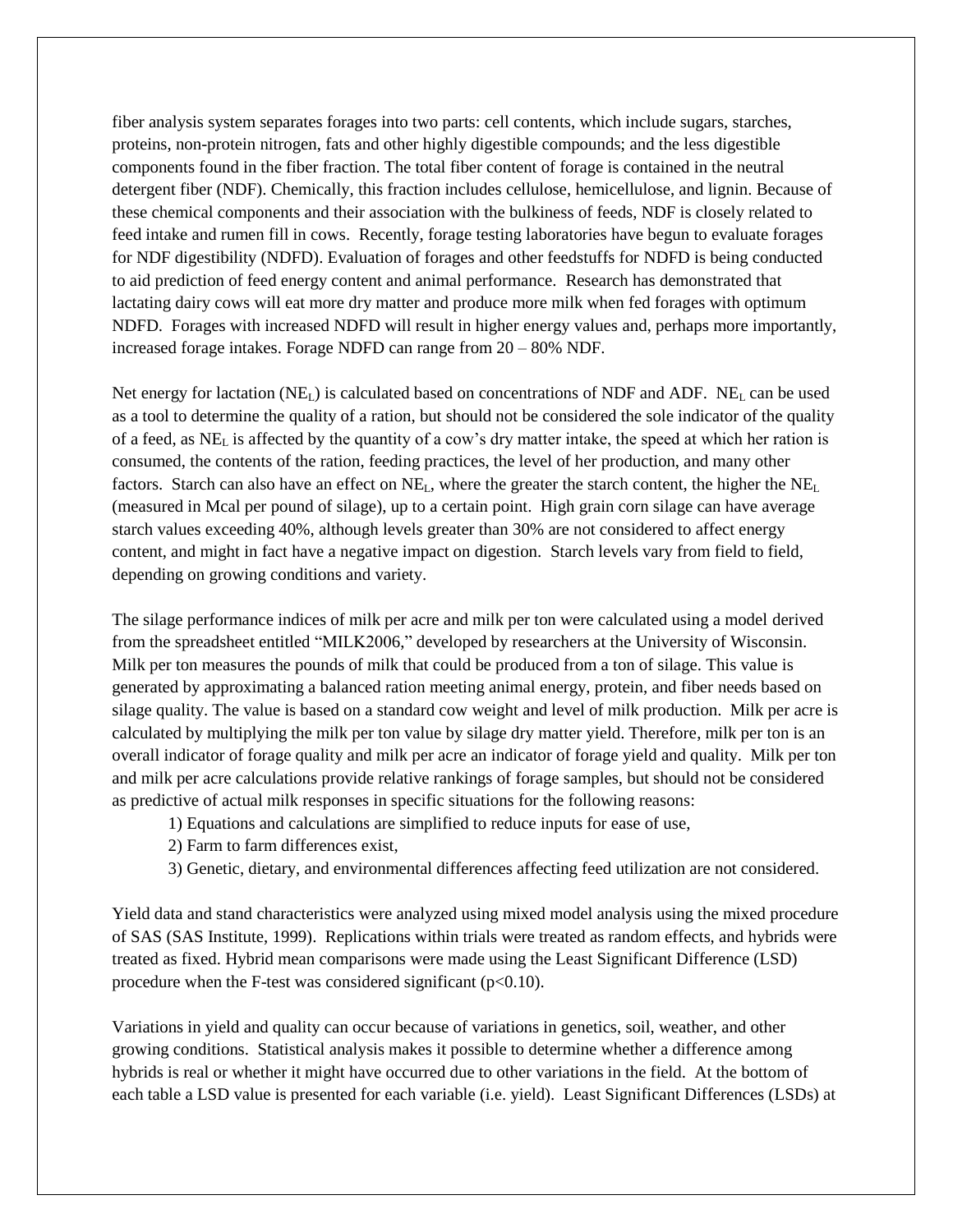the 0.10 level of significance are shown. Where the difference between two hybrids within a column is equal to or greater than the LSD value at the bottom of the column, you can be sure that for 9 out of 10 times, there is a real difference between the two hybrids. Hybrids that were not significantly lower in performance than the highest hybrid in a particular column are indicated with an asterisk. In the example below, hybrid C is significantly different from hybrid A but not from hybrid B. The difference between

C and B is equal to 1.5, which is less than the LSD value of 2.0. This means that these hybrids did not differ in yield. The difference between C and A is equal to 3.0, which is greater than the LSD value of 2.0. This means that the yields of these hybrids were significantly different from one another. The asterisk indicates that hybrid B was not significantly lower than the top yielding hybrid C, indicated in bold.

| <b>Hybrid</b> | Yield  |
|---------------|--------|
| A             | 6.0    |
| B             | $7.5*$ |
| C             | $9.0*$ |
| LSD           | 2.0    |

### **RESULTS**

Weather data was recorded with a Davis Instrument Vantage PRO2 weather station, equipped with a WeatherLink data logger at Borderview Research Farm in Alburgh, VT (Table 4). The season was very close in temperature to the historical average (1981-2010 data), though May was 2.7° F warmer than normal with more Growing Degree Days (GDDs) than normal. May and June were extremely wet, delaying planting for many growers. June had 5.54 inches more than the 30-year average (1981-2010). There were an accumulated 2,259 GDDs, at a base temperature of 50° F. This was only 47 more units than the historical 30-year average for May-September.

| Alburgh, VT                       | <b>May</b> | June    | July    | August  | September |
|-----------------------------------|------------|---------|---------|---------|-----------|
| Average temperature $(^{\circ}F)$ | 59.1       | 64.0    | 71.7    | 67.7    | 59.3      |
| Departure from normal             | 2.7        | $-1.8$  | 1.1     | $-1.1$  | $-1.3$    |
|                                   |            |         |         |         |           |
| Precipitation (inches)            | 4.79       | $9.23*$ | 1.89    | 2.41    | 2.20      |
| Departure from normal             | 1.34       | 5.54    | $-2.26$ | $-1.50$ | $-1.44$   |
|                                   |            |         |         |         |           |
| Growing Degree Days (base 50°F)   | 312        | 427     | 677     | 554     | 289       |
| Departure from normal             | 113        | $-47$   | 37      | $-27$   | $-29$     |

#### **Table 4. 2013 weather data for Alburgh, VT.**

Based on weather data from a Davis Instruments Vantage Pro2 with WeatherLink data logger. Historical averages are for 30 years of NOAA data (1981-2010) from Burlington, VT.

\* June 2013 precipitation data based on National Weather Service data from cooperative stations in South Hero, VT.

Disease and harvest data was analyzed for all 24 corn varieties (Table 5). All corn plots were rated for leaf disease (on a scale of 1 to 10, with 10 being the most severe disease incidence) immediately prior to harvesting. The average disease severity was 3.03, and the disease incidence varied significantly by variety. The variety 'SW4204LVRR' exhibited the most severe disease incidence. The lowest disease rating was in 'TMF2W727,' though 17 other varieties had similar disease incidence than this topperformer.

Dry matter varied significantly by variety, with the greatest dry matter (lowest moisture) was the variety 'TMF2L538' (44.6%). The average dry matter for the trial, harvested 2-Oct, was 38.6%. All varieties had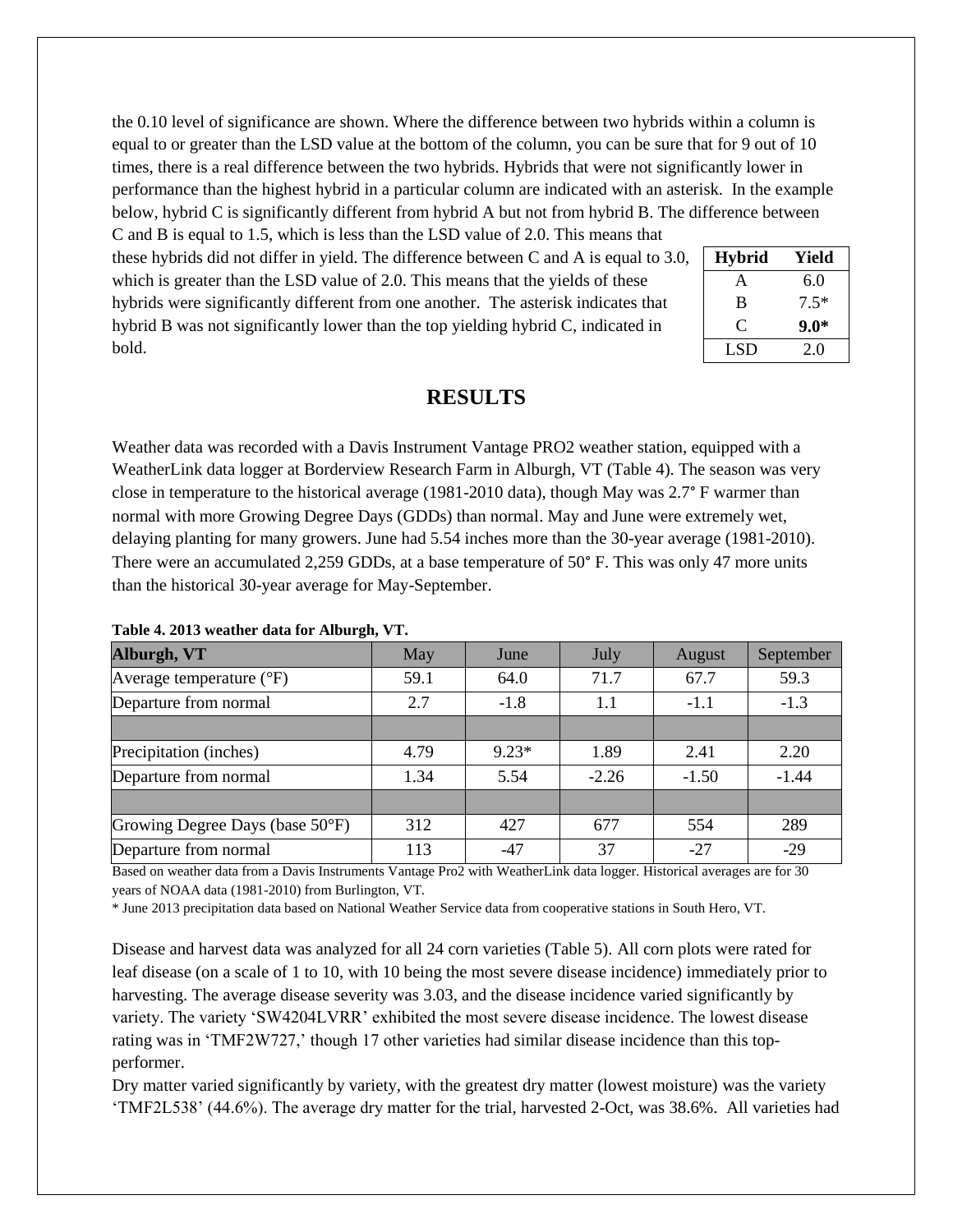reached an adequate dry matter prior to harvest. Some of the shorter season varieties were harvested above the ideal dry matter (65%) for corn silage storage. Yields did not vary significantly by variety, and the trial averaged 22.4 tons of silage at 65% moisture per acre.

| Variety            | <b>RM</b> |                        | DM at harvest | Yield at 35% DM |
|--------------------|-----------|------------------------|---------------|-----------------|
|                    |           | $(1-10 \text{ scale})$ | $\%$          | tons $ac^{-1}$  |
| 2396FL             | 96        | $3.67*$                | $43.1*$       | 23.5            |
| 2702L              | 102       | 4.33                   | $41.3*$       | 23.0            |
| 2K595              | 105       | $1.67*$                | 37.5          | 26.7            |
| DKC49-29           | 99        | $3.67*$                | 38.5          | 24.4            |
| <b>DKC52-30</b>    | 102       | $3.00*$                | 38.9*         | 20.7            |
| <b>DKC57-92</b>    | 107       | $3.00*$                | 37.3          | 22.9            |
| F2F488             | 99        | $1.67*$                | 37.3          | 20.5            |
| F <sub>2F665</sub> | 109       | $2.33*$                | 35.4          | 18.5            |
| P0216AM            | 107       | $1.67*$                | 36.5          | 21.2            |
| P0533AM1           | 98        | $3.00*$                | 38.1          | 20.5            |
| SW4204LVRR         | 102       | 7.33                   | $42.3*$       | 26.2            |
| SW5501L            | 105       | 4.33                   | 36.6          | 23.0            |
| <b>SW6604LRR</b>   | 109       | $2.67*$                | 38.4          | 25.5            |
| TA-533-31          | 103       | $3.33*$                | 37.8          | 20.6            |
| TA108-18           | 108       | $2.00*$                | 35.0          | 19.8            |
| TA477-31           | 97        | $3.33*$                | $41.0*$       | 23.8            |
| TA550-20ND         | 105       | $1.33*$                | 33.7          | 19.3            |
| <b>TA557-00F</b>   | 105       | 4.67                   | $40.2*$       | 21.5            |
| <b>TMF2H699</b>    | 110       | $1.33*$                | 36.1          | 24.7            |
| <b>TMF2L538</b>    | 101       | $1.67*$                | 44.6*         | 26.9            |
| <b>TMF2Q413</b>    | 96        | 4.33                   | $40.7*$       | 22.1            |
| <b>TMF2R447</b>    | 98        | $2.33*$                | $42.6*$       | 21.2            |
| <b>TMF2W727</b>    | 113       | $1.00*$                | 31.6          | 24.0            |
| X12403GM           | 100       | 5.00                   | $42.1*$       | 17.4            |
| LSD(0.10)          |           | 2.73                   | 5.8           | <b>NS</b>       |
| Trial mean         |           | 3.03                   | 38.6          | 22.4            |

**Table 5. Disease severity and harvest data for 24 long season corn varieties, 2013, Alburgh, VT.**

\* Treatments that did not perform significantly lower (p=0.10) than top-performing treatment in a particular column. NS – Treatments were not significantly different from one another (p=0.10).

Treatments shown in **bold** are top-performing in a particular column.

Forage quality characteristics varied significantly by variety (Table 6). Crude protein was highest in 'TMF2R477' (7.91%), though this was not statistically greater than 'TA108-18' or 'TA550-20ND.' TMF2R477 also had the lowest concentrations of ADF (23.1%) and NDF (40.6%). Digestible NDF (NDFD), or the amount of NDF that is digestible in a 30-hour period, varied significantly by variety, and averaged 24.0% of NDF. The top performer in NDFD was 'P0533AM1' (29.8%); only the NDFD of TA108-18 was not statistically lower.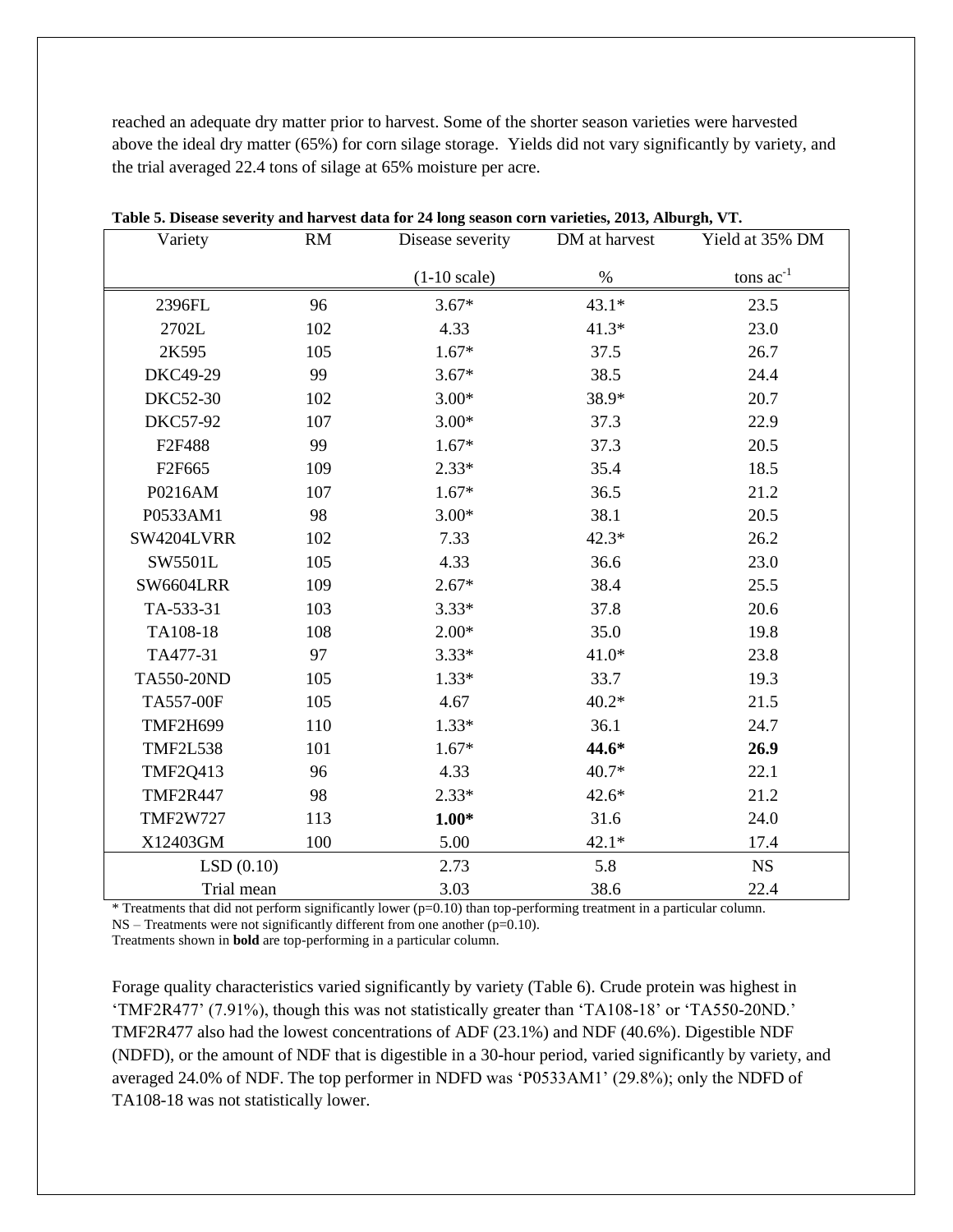The variety 'DKC57-92' had the highest starch levels (37.4%). This was statistically similar to 13 other varieties. Nonstructural carbohydrates (NSC) did not vary significantly by variety, but averaged 34.1% for the trial. There was a varietal impact on the total digestible nutrients (TDN) in the trial; DKC57-92 had the highest concentration of TDN (72.7% of silage dry matter). This was not statistically greater than 14 other varieties. Net energy for lactation  $(NE<sub>L</sub>)$  varied significantly by variety, with top performing varieties having 0.76 to 0.73 Mcal of energy per lb. of feed (Figure 1).

| Variety          |                   | Forage quality characteristics |                |                      |                 |            |              |                   |                   | Milk       |
|------------------|-------------------|--------------------------------|----------------|----------------------|-----------------|------------|--------------|-------------------|-------------------|------------|
|                  | CP                | <b>ADF</b>                     | <b>NDF</b>     | <b>NDFD</b>          | <b>Starch</b>   | <b>NSC</b> | <b>TDN</b>   | NE <sub>L</sub>   | $\text{ton}^{-1}$ | $ac^{-1}$  |
|                  | % of<br><b>DM</b> | % of<br>$DM$                   | $%$ of<br>$DM$ | $%$ of<br><b>NDF</b> | $\%$ of<br>$DM$ | % of<br>DM | $%$ of<br>DM | Mcal<br>$lb^{-1}$ | <b>lbs</b>        | <b>lbs</b> |
| 2396FL           | 6.01              | 26.5                           | 46.5           | 52.7                 | 30.2            | 32.8       | 68.7         | 0.71              | 2494              | 20567      |
| 2702L            | 6.85              | 24.9*                          | $42.4*$        | 53.8                 | $33.5*$         | 34.7       | $70.4*$      | $0.73*$           | 2668              | 21507      |
| 2K595            | 6.33              | 26.3                           | $43.1*$        | 54.0                 | $34.8*$         | 35.5       | $71.2*$      | $0.74*$           | 2674              | 24983      |
| DKC49-29         | 7.03              | 25.7                           | 44.6           | 55.2                 | 27.5            | 28.5       | 66.1         | 0.68              | 2602              | 22238      |
| <b>DKC52-30</b>  | 6.60              | 26.2                           | 44.3           | 53.4                 | 32.3            | 34.0       | 69.6         | 0.72              | 2609              | 19048      |
| <b>DKC57-92</b>  | 6.14              | 24.9*                          | $41.3*$        | 50.6                 | $37.4*$         | 37.1       | $72.7*$      | $0.76*$           | 2729              | 21897      |
| F2F488           | 6.88              | $24.2*$                        | $41.3*$        | 54.1                 | $36.3*$         | 36.9       | $72.2*$      | $0.75*$           | 2769              | 19901      |
| F2F665           | 6.71              | 25.8                           | 43.4*          | $60.2*$              | 30.4            | 32.4       | 69.7         | 0.72              | 2700              | 17635      |
| P0216AM          | 6.67              | 25.5                           | 44.7           | 56.6                 | 30.2            | 32.8       | $70.1*$      | $0.73*$           | 2644              | 19607      |
| P0533AM1         | 6.93              | 25.9                           | 46.2           | $64.3*$              | 28.3            | 32.4       | $71.4*$      | $0.74*$           | 2775              | 19914      |
| SW4204LVRR       | 6.69              | 26.0                           | 45.0           | 53.4                 | 31.1            | 33.5       | 68.9         | 0.71              | 2561              | 23489      |
| SW5501L          | 6.38              | 27.1                           | 46.3           | 55.1                 | 29.6            | 31.5       | 67.9         | 0.70              | 2521              | 20363      |
| <b>SW6604LRR</b> | 6.31              | 26.6                           | 45.9           | 51.9                 | 27.3            | 29.1       | 66.3         | 0.68              | 2531              | 22618      |
| TA-533-31        | 6.81              | $24.3*$                        | $42.1*$        | 50.7                 | 34.9*           | 35.2       | $71.1*$      | $0.74*$           | 2726              | 19725      |
| TA108-18         | $7.79*$           | $23.3*$                        | $41.0*$        | $65.5*$              | $33.6*$         | 35.1       | $72.7*$      | $0.75*$           | 2923*             | 20223      |
| TA477-31         | 6.58              | 26.0                           | 43.8*          | 52.0                 | $34.2*$         | 35.5       | $70.6*$      | $0.73*$           | 2642              | 22085      |
| TA550-20ND       | $7.42*$           | 25.8                           | 43.8*          | 53.3                 | $32.7*$         | 34.5       | $70.1*$      | $0.73*$           | 2686              | 18107      |
| TA557-00F        | 6.67              | 26.4                           | 45.2           | 53.6                 | 30.0            | 32.6       | 68.5         | 0.71              | 2581              | 19501      |
| <b>TMF2H699</b>  | 6.71              | 26.4                           | 44.1           | 54.3                 | $33.1*$         | 35.2       | $71.3*$      | $0.74*$           | 2694              | 23213      |
| <b>TMF2L538</b>  | 6.91              | 25.4                           | 44.3           | 53.6                 | $32.7*$         | 34.1       | $70.1*$      | $0.73*$           | 2662              | 25072      |
| <b>TMF2Q413</b>  | 6.82              | 25.2                           | 43.0*          | 53.3                 | $35.3*$         | 36.8       | 71.8*        | $0.75*$           | 2683              | 20751      |
| <b>TMF2R447</b>  | $7.91*$           | $23.1*$                        | $40.6*$        | 55.8                 | $35.9*$         | 36.1       | $71.5*$      | $0.74*$           | 2786*             | 20661      |
| <b>TMF2W727</b>  | 6.52              | 26.5                           | 44.6           | 53.0                 | 32.8*           | 34.5       | 69.8         | 0.72              | 2597              | 21832      |
| X12403GM         | 6.32              | 24.7*                          | $42.5*$        | 49.8                 | $36.0*$         | 36.6       | $71.7*$      | $0.74*$           | 2658              | 16241      |
| LSD(0.10)        | 0.86              | 1.9                            | 3.2            | 5.4                  | 5.0             | <b>NS</b>  | 2.8          | 0.03              | 138               | <b>NS</b>  |
| Trial mean       | 6.75              | 25.5                           | 43.7           | 54.6                 | 32.5            | 34.1       | 70.2         | 0.73              | 2663              | 20882      |

**Table 6. Forage quality data for 24 long season corn varieties, 2013, Alburgh, VT.**

\* Treatments that did not perform significantly lower (p=0.10) than top-performing treatment in a particular column.

NS – Treatments were not significantly different from one another (p=0.10).

Treatments shown in **bold** are top-performing in a particular column.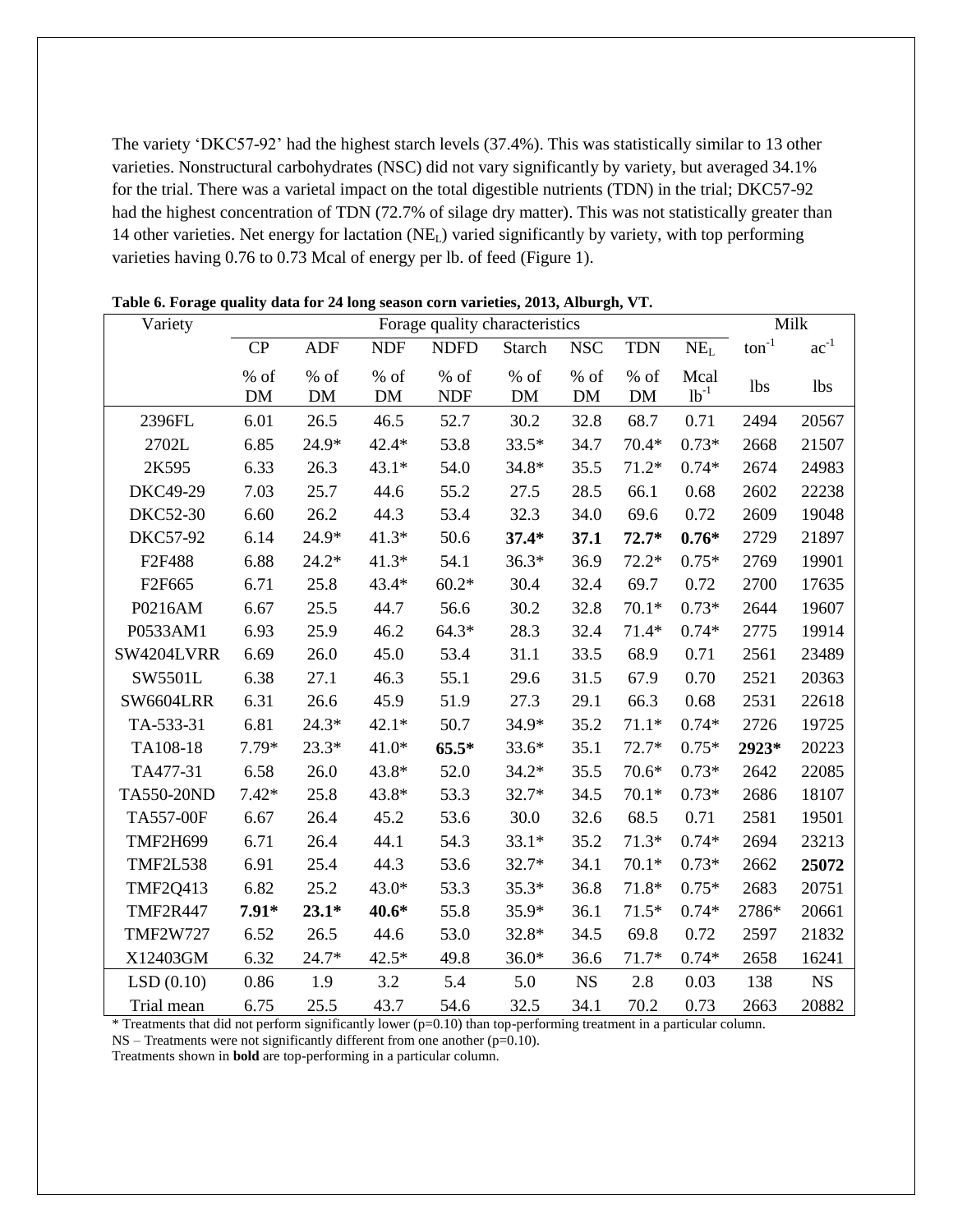

**Figure 1. Net energy for lactation in 24 long season corn varieties, Alburgh, VT, 2013. Treatments that share a letter do not differ significantly from one another (p=0.10).**

Milk per ton and milk per acre can indicate the yield and quality of corn silage varieties (Figure 2). Milk per ton, an indicator of corn silage quality, was significantly highest in the varieties TA108-18 (2923 lbs per ton) and TMF2R447 (2786 lbs per ton). Milk per acre, which takes into consideration the dry matter yield of each variety, was not statistically different by variety. Though there was no significant impact of variety on the milk per acre, the trial average was 20,882 lbs per acre, and the highest value was in the variety TMF2L538.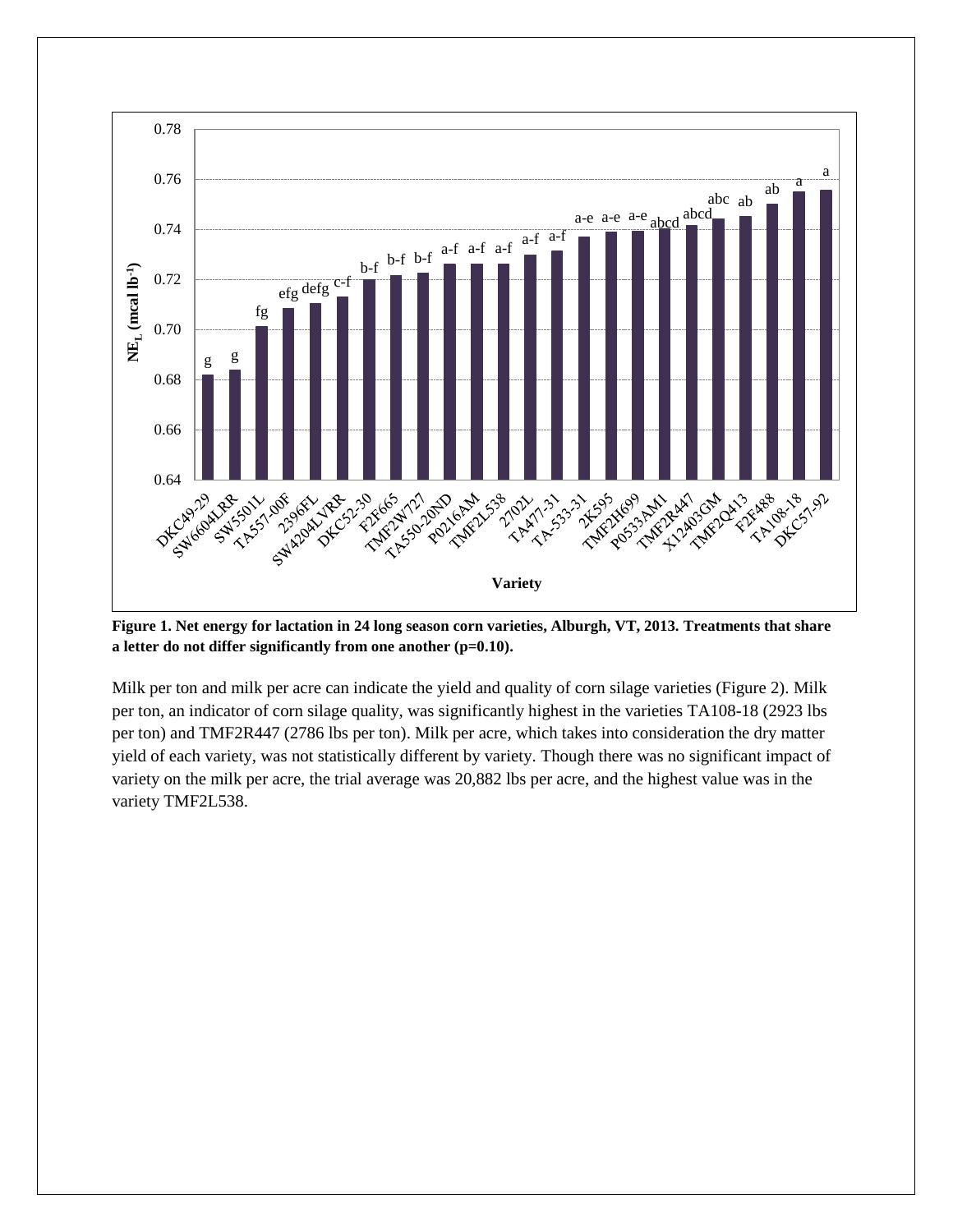

**Figure 2. Milk production of 24 long season corn varieties, Alburgh, VT, 2013. Shows relationship between milk per ton and milk per acre. Dotted lines represent the mean milk per ton and milk per acre for the trial.**

### **DISCUSSION**

The average yield for this year's long season corn variety trial was 22.4 tons at 35% dry matter content. This is a competitive yield, showing that long season corn varieties, ranging in this trial from 96 days to 113, can yield well in parts of northern Vermont. This above-average yield could be due in part to the favorable 2013 growing season; once producers got through the excessively wet spring and planting season, the summer was generally average in temperature and just a bit drier than normal. This trial was planted in early May prior to the excessive rain events. This early planting provided the longer season varieties with more time to reach proper maturity prior to a killing frost. Generally, long season corn varieties tend to have more abundant yields and higher quality than short season corn, but often these varieties cannot maximize yield and quality potential due to the short growing season found in most regions of Vermont.

Forage quality differed significantly by variety in all measurements with the exception of NSC. Crude protein varied significantly by variety, with highest concentrations in TMF2R447, TA108-18, and TA550-20ND. Overall the varieties TA108-18 and TMF2R447 had the highest milk per ton. However,